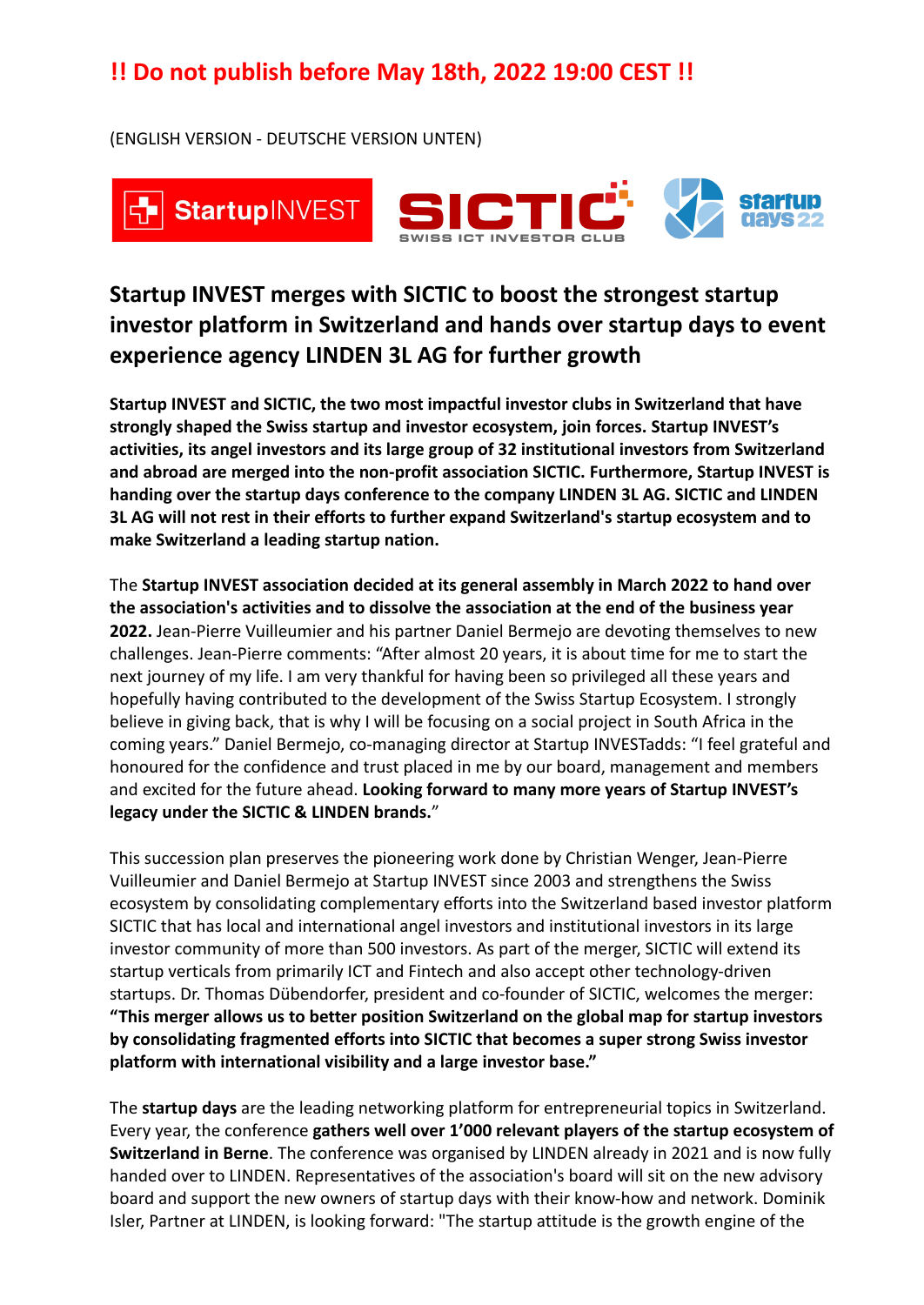entire Swiss economy, in all phases of a company's life cycle. That's why, **together with SICTIC and others, we continue to develop startup days into THE outstanding conference for personalities with an entrepreneurial attitude in Switzerland**."

**Christian Wenger**, Chairman of Startup INVEST, concludes: **"We've closely watched the strong growth of SICTIC and it was our favourite solution to merge with them as we truly share their values. The team at LINDEN has the power, network and experience to take the conference to the next level in the spirit of the association."**

—

### **Contacts**

Christian Wenger, Chairman, Startup INVEST, [c.wenger@wengervieli.ch,](mailto:c.wenger@wengervieli.ch) +41 58 958 53 50 Jean-Pierre Vuilleumier, Managing Director, Startup INVEST, [vui@startupinvest.ch](mailto:vui@startupinvest.ch), +41 79 251 32 09 Dr. Thomas Dübendorfer, President, SICTIC, [president@sictic.ch](mailto:president@sictic.ch), +41 79 347 27 61 Dr. Dominik Isler, Partner LINDEN 3L AG, dis@livelearninglabs.ch, +41 79 225 88 91

### **Startup INVEST**

Startup INVEST is a private non-profit association. It was founded in 2003. To date, the association has made a significant contribution to the professionalisation of the Swiss startup ecosystem and is a leading funding platform for Swiss deep-tech startups. It further organises leading match-making and networking events for deep-tech startups, investors, companies with national and international audiences. The association's flagship event was startup days. Additional events include Venture DAYs, Lean DAYs, IPO DAYs. The next event will be Venture DAY in Basel on June 30th, 2022, register at

<https://www.startupinvest.ch/venture-day-june-2022/>. <https://www.startupinvest.ch/>.

## **Swiss ICT Investor Club (SICTIC)**

SICTIC connects business angels and institutional investors with young Swiss technology startups. Founded in 2014 and headquartered in Zurich with offices in Lausanne and Manno TI, the association is committed to the growth of the Swiss startup ecosystem by facilitating startups' access to venture capital. During the regional Investor Days, young entrepreneurs meet experienced and committed business angels and VCs who can support startups with capital and knowledge. SICTIC actively promotes the exchange between business angels and institutional investors. With the free "Swiss Angel Investor Handbook"

[\(https://www.angelhandbook.ch/\)](https://www.angelhandbook.ch/) and the "SICTIC Academy" ([https://www.sictic.ch/academy/\)](https://www.sictic.ch/academy/), SICTIC also provides a wide range of training and further education opportunities for both prospective and experienced investors. With more than 500 members, SICTIC is the largest angel investor network in Switzerland. <https://www.sictic.ch/>

### **LINDEN 3L AG**

The owner-managed LINDEN 3L AG specialises in designing effective events and meeting spaces as well as hosting communities for business and social leaders. Its strengths include an interdisciplinary way of thinking and clients appreciate its creativity. LINDEN's portfolio includes startup days, the [Europa Forum](https://www.europaforum.ch/), the [Maillot Vert](https://maillot-vert.ch/) community and [Dementia Meets.](https://www.demenzmeet.ch/) <https://livelearninglabs.ch/>

**startup days**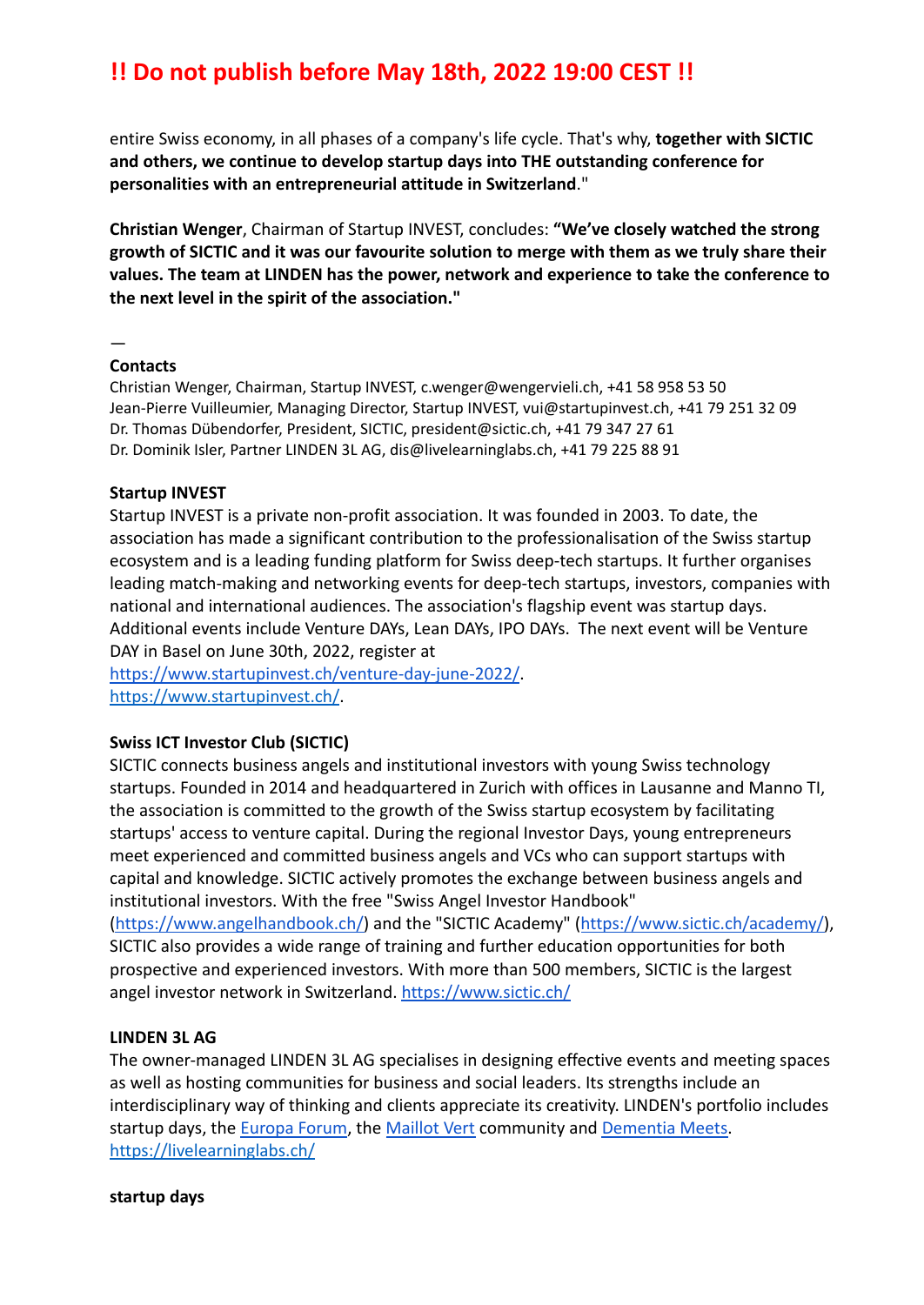The annual [startup days](http://www.startupdays.ch) in Berne are the leading networking conference for entrepreneurial topics in Switzerland. The Swiss startup ecosystem meets to exchange, learn from and with each other, to get inspired, to network and look beyond one's own nose. The blooming Swiss startup ecosystem comprises entrepreneurs, investors, representatives from academic institutions, government, public and private supporters, corporates and politicians. It's a personal event, where investors and founders meet to build trust and fruitful partnerships with like-minded interests: innovation, technology, entrepreneurship and jointly strengthening the ecosystem. The 2023 edition of startup days will take place on May 25th, 2023 at Kursaal Berne. <http://www.startupdays.ch/>

### **Additional information**

Logo download (StartupINVEST, SICTIC, Startup Days): [logos](https://drive.google.com/drive/folders/1mUkYLOYVEWgJ7BWPvSWaowwYvg2SNEm0?usp=sharing)

SICTIC Investment Report 2022: <https://www.sictic.ch/report2022/>

Swiss Fintech Investor Day 2022: <https://www.fintechday.ch>

Swiss Unicorns: <https://www.sictic.ch/swiss-unicorns>

SICTIC Website: <https://www.sictic.ch/>

SICTIC Events: <https://www.sictic.ch/events/>

SICTIC Academy: <https://www.sictic.ch/academy/>

Swiss Angel Investor Handbook: <https://www.angelhandbook.ch>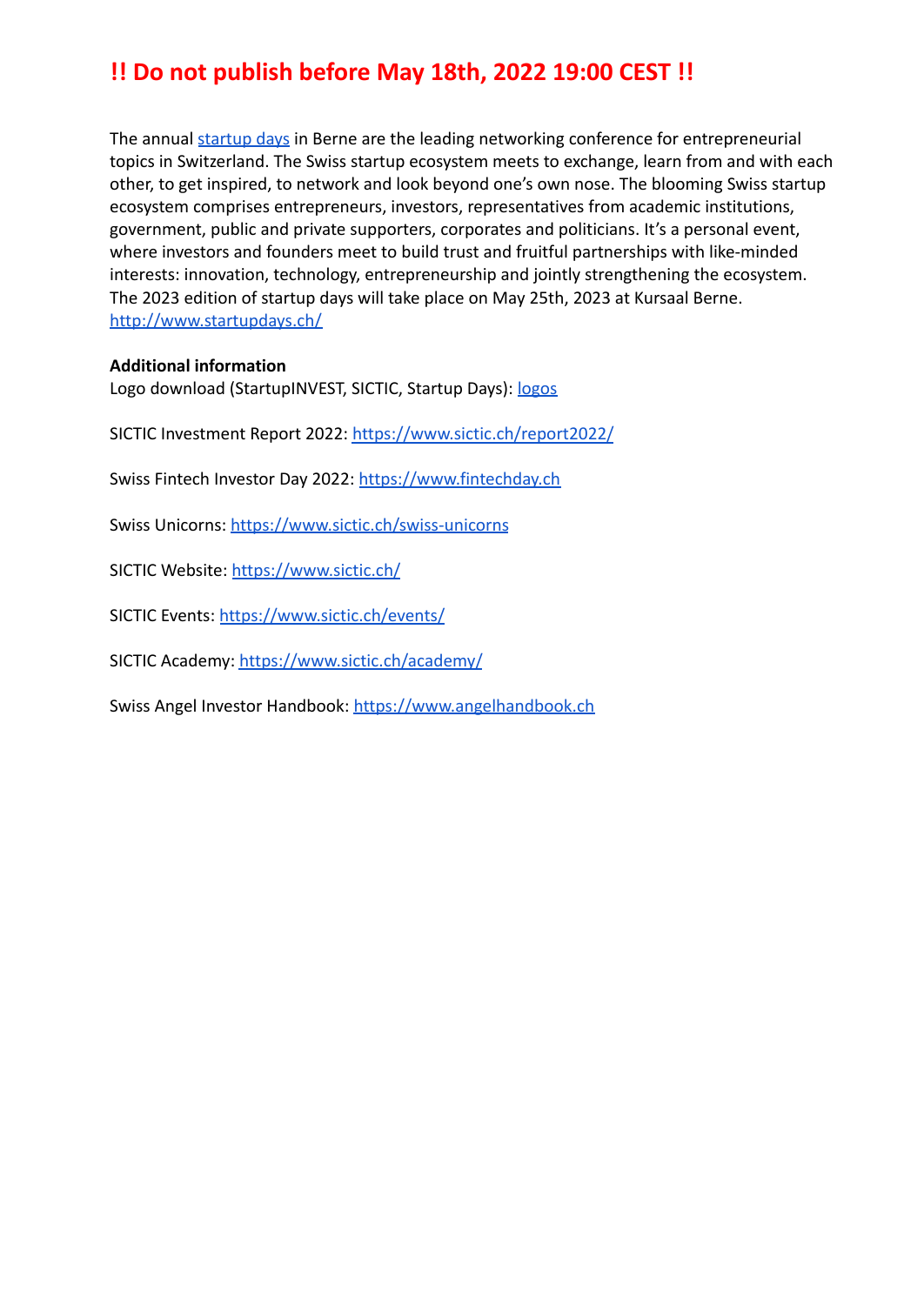(DEUTSCHE VERSION)



## **Startup INVEST schliesst sich mit SICTIC zusammen, um der stärksten Investorenplattform noch mehr Kraft zu geben und übergibt die startup days an die Eventprofis von LINDEN 3L AG für weiteres Wachstum**

**Startup INVEST and SICTIC, die zwei Investoren-Plattformen in der Schweiz mit dem grössten Einfluss auf die Entwicklung des Schweizer Startup- und Investoren-Ökosystems, schliessen sich zusammen. Die Aktivitäten von Startup INVEST, deren Angel Investoren und die grosse Gruppe von 32 institutionellen Investoren aus der Schweiz und dem Ausland werden dem nicht gewinnorientierten Investoren-Club SICTIC übergeben. Zudem übergibt Startup INVEST die startup days Konferenz an die Firma LINDEN 3L AG. SICTIC und LINDEN 3L AG werden ihren Einsatz fortsetzen, das Schweizer Startup Ökosystem weiter auszubauen und die Schweiz zu einer weltweit führenden Startup-Nation zu machen.**

**Die Vereinsversammlung von Startup INVEST hat im März 2022 entschieden, ihre Aktivitäten zu übergeben und sich per Ende Geschäftsjahr 2022 aufzulösen.** Die Co-Direktoren Jean-Pierre Vuilleumier und Daniel Bermejo widmen sich neuen Herausforderungen. Jean-Pierre kommentiert: "Nach fast 20 Jahren ist es an der Zeit, eine neue Aufgabe in meinem Leben anzutreten. Ich bin sehr dankbar, dass ich so privilegiert war all diese Jahre und hoffe, dass ich zur Entwicklung des Schweizer Startup-Ökosystems massgeblich beitragen konnte. Zurückgeben ist wichtig, deshalb werde ich mich in den folgenden Jahren einem wohltätigen sozialen Projekt in Südafrika widmen." Daniel Bermejo fügt hinzu: "Ich bin dankbar und fühle mich geehrt für das mir vom Vorstand, von der Geschäftsleitung und von den Investoren entgegengebrachte Vertrauen und freue mich auf die Zukunft. **Ich bin zuversichtlich, dass das von Startup INVEST Aufgebaute viele weitere Jahre unter dem Dach von SICTIC und LINDEN weiterleben wird."**

Diese Nachfolgelösung führt die pionierhafte Arbeit fort, welche von Christian Wenger, Jean-Pierre Vuilleumier und Daniel Bermejo seit 2003 bei Startup INVEST geleistet worden ist. Sie stärkt das Schweizer Ökosystem, da sie komplementäre Bestrebungen konsolidiert in der Investoren-Plattform von SICTIC, welche über 500 Investoren aus dem In- und Ausland umfasst. SICTIC wird dadurch seinen Investitionsfokus ausweiten über ICT und Fintech hinaus zu weiteren Technologie-getriebenen Startups.

Dr. Thomas Dübendorfer, Präsident und Mitgründer von SICTIC, begrüsst den Zusammenschluss: **"Dieser Zusammenschluss erlaubt es uns, die Schweiz bei Startup-Investoren weltweit wesentlich attraktiver zu positionieren, weil dadurch fragmentierte Bestrebungen optimal vereint werden und SICTIC als Investoren-Plattform durch ihre gestärkte Investoren-Basis enorm an Strahlkraft gewinnt."**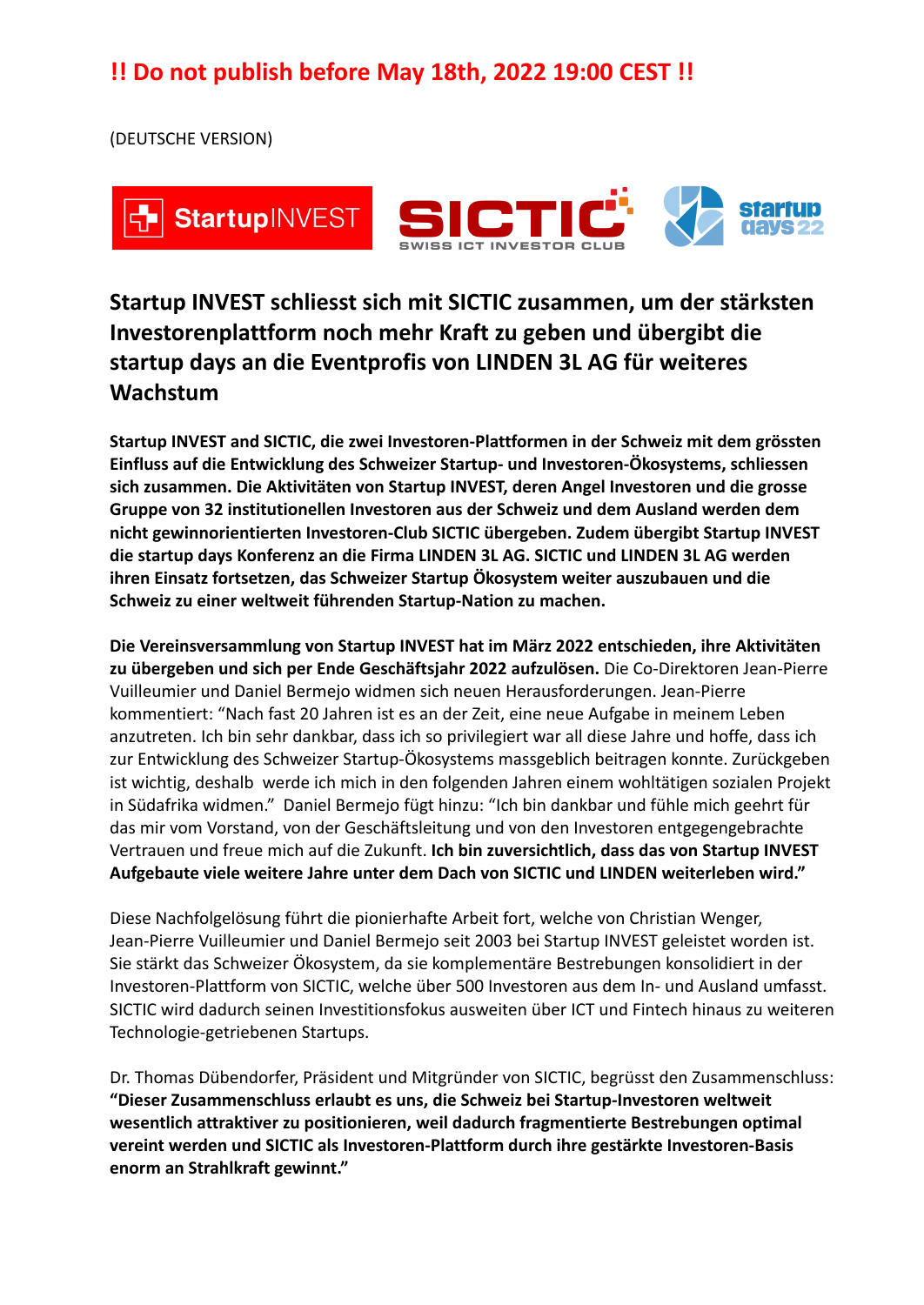Die **startup days** sind die führende Netzwerkkonferenz für unternehmerische Themen in der Schweiz. Jedes Jahr bringt die Konferenz über 1'000 relevante Akteure vom Schweizer Startup Ökosystem in Bern zusammen. Die Konferenz wurde bereits im Jahr 2021 durch die LINDEN 3L AG organisiert und nun vollständig an LINDEN übergeben. Vorstandsmitglieder haben im neuen startup days-Beirat Einsitz genommen und unterstützen die Organisatoren mit ihrer Erfahrung und ihrem Netzwerk. Dominik Isler, Partner bei LINDEN, erwähnt: "Das Startup-Mindset ist die Wachstumsmaschine der ganzen Schweizer Wirtschaft, in allen Phasen vom Lebenszyklus einer Firma. Genau deshalb, **zusammen mit SICTIC und anderen, entwickeln wir die startup days ständig weiter, um sie zu DER herausragenden Plattform für unternehmerisch denkende Persönlichkeiten in der Schweiz zu machen**."

**Christian Wenger**, Vorsitzender von Startup INVEST, folgert: **"Wir haben das starke Wachstum von SICTIC genau beobachtet und es war unsere bevorzugte Lösung, mit ihnen zu fusionieren, da wir ihre Werte klar teilen. Das Team von LINDEN hat die Energie, das Netzwerk und die Erfahrung, die Konferenz im Sinne unseres Vereins auf das nächsthöhere Niveau zu bringen."**

#### —

#### **Kontakte**

Christian Wenger, Vorsitzender, Startup INVEST, [c.wenger@wengervieli.ch,](mailto:c.wenger@wengervieli.ch) +41 58 958 53 50 Jean-Pierre Vuilleumier, Geschäftsführer, Startup INVEST, [vui@startupinvest.ch](mailto:vui@startupinvest.ch), +41 79 251 32 09 Dr. Thomas Dübendorfer, Präsident, SICTIC, [president@sictic.ch,](mailto:president@sictic.ch) +41 79 347 27 61 Dr. Dominik Isler, Partner LINDEN 3L AG, dis@livelearninglabs.ch, +41 79 225 88 91

#### **Startup INVEST**

Startup INVEST ist ein privater nicht gewinnorientierter Verein, der 2013 gegründet worden ist. Bis heute hat der Verein einen signifikanten Beitrag zur Professionalisierung des Schweizer Startup Ökosystems geleistet und gilt als führende Investment-Plattform für Schweizer Deep-Tech Startups. Der Verein organisiert auch Matching- und Networking-Veranstaltungen für Deep-Tech Startups, Investoren, und Firmen mit nationalen und internationalen Kunden. Der Hauptanlass waren die startup days. Es gab weitere Anlässe wie Venture DAYs, Lean DAYs, oder IPO DAYs. Der nächste Anlass ist der Venture DAY in Basel am 30. Juni 2022, Anmeldung auf <https://www.startupinvest.ch/venture-day-june-2022/>. <https://www.startupinvest.ch/>.

### **Swiss ICT Investor Club (SICTIC)**

SICTIC bringt Business Angels und institutionelle Investoren mit jungen Schweizer Technologie-Startups zusammen. Gegründet 2014 mit Hauptsitz in Zürich und Büros in Lausanne und Manno TI, fokussiert sich der Verein auf das Wachstum des Schweizer Startup Ökosystems, indem es den Zugang für Startups zu Risikokapital erleichtert. An den regionalen SICTIC Investor Days treffen Jungunternehmen erfahrene und engagierte Business Angels und institutionelle Risikokapitalgeber. SICTIC unterstützt auch aktiv den Austausch zwischen Business Angels und institutionellen Investoren. Mit dem kostenlosen "Swiss Angel Investor Handbuch" [\(https://www.angelhandbook.ch/](https://www.angelhandbook.ch/)) und der "SICTIC Academy" [\(https://www.sictic.ch/academy/](https://www.sictic.ch/academy/)) stellt SICTIC eine breite Palette an Trainings und Weiterbildungsgelegenheiten für angehende und aktive Business Angels zur Verfügung. Mit über 500 Investoren ist SICTIC der grösste Business Angel Club in der Schweiz. <https://www.sictic.ch/>